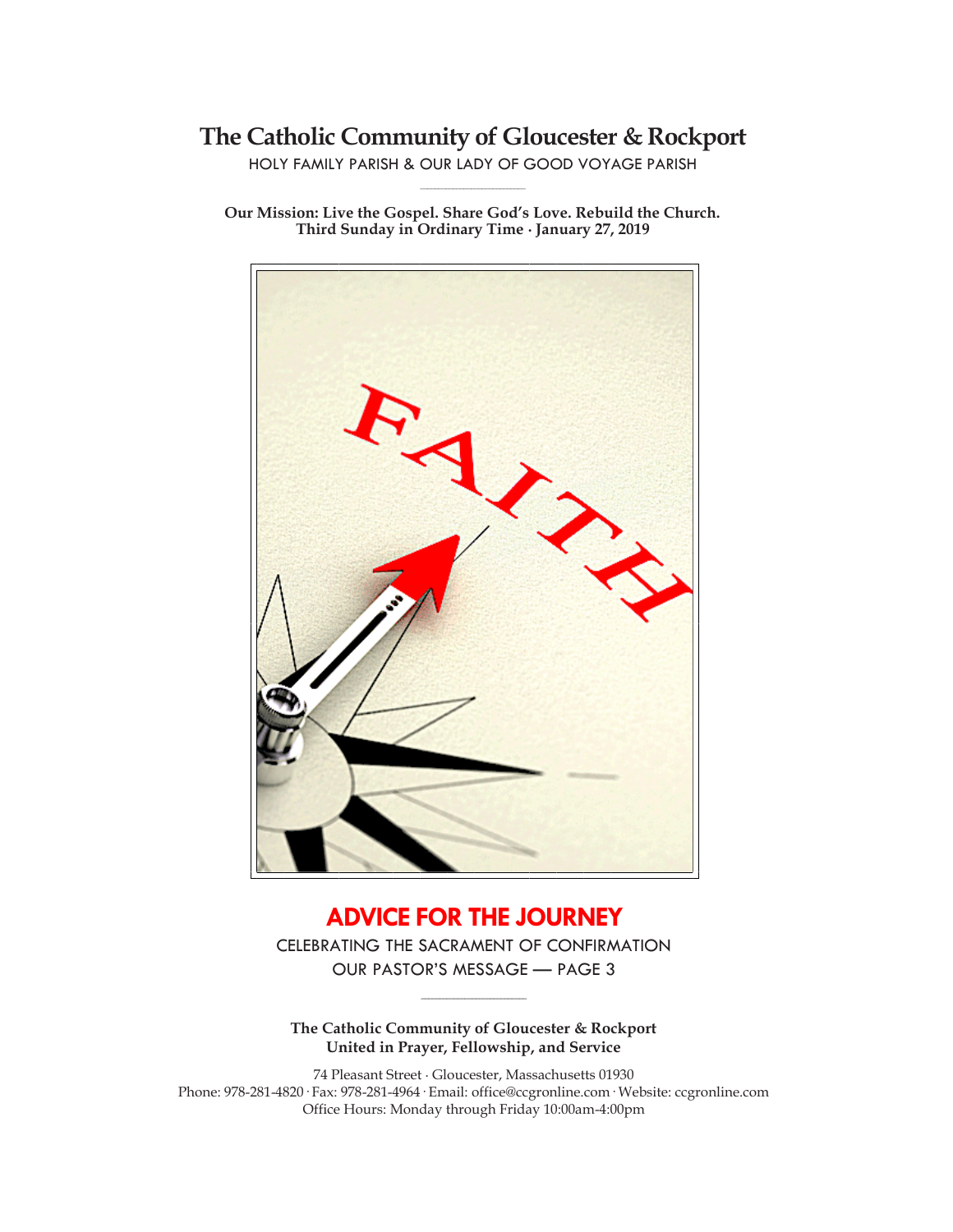# **THE ASSISI PROJECT** A FELLOWSHIP OF FRANCISCANS IN SPIRIT

**\_\_\_\_\_\_\_\_\_\_\_\_\_\_\_\_\_\_\_\_\_**



# **Following Francis & Clare**

OUR 12TH ANNUAL FALL PILGRIMAGE TO ASSISI NOVEMBER 7TH THROUGH NOVEMBER 16TH

For the twelfth consecutive year, Father Jim and Cliff Garvey will lead the Assisi Project's week-long, small-group pilgrimage to Italy. From November 7th through November 16th, we will journey again to Assisi and literally walk in the footsteps of Saint Francis and Saint Clare. Each morning will begin with Morning Prayer and Mass. Father Jim will celebrate Masses at the Basilica of Saint Francis, the Basilica of Saint Clare, the Basilica of Our Lady of Angels, the Carceri Hermitage, and the Sanctuary at La Verna. Each afternoon, our pilgrims will have free time and guidance to explore Assisi at their own pace. Each evening, we will gather as a community for Evening Prayer, supper, a spiritual reflection, and faith sharing.

As a fellowship of pilgrims, we will explore the Basilicas of Saint Francis and Saint Clare. Each of these blessed shrines contains the tombs of the saints, holy relics, historic frescoes, and other priceless works of art, along with quiet chapels for personal prayer and worship. We will also visit the Cathedral of Saint Rufinus, where Francis and Clare were baptized; the Church of Saint Damian, where Christ spoke to Francis and hastened his conversion; the hermitage, where Francis and his first followers retreated for solitude and silence; and the little chapel known as the Porziuncola or "Little Portion", which is considered the home church of the worldwide Franciscan community. We're even planning a few surprises for this year!

In addition, we will spend leisurely afternoons in and around the Piazza del Commune, Assisi's city center, with its sidewalk cafes, unique shops, and ancient Roman temple (now a Catholic Church consecrated to the Blessed Mother). Our more adventurous pilgrims will also have an opportunity to visit the Rocca Maggiore, the great medieval fortress with its stunning views of Assisi, Mount Subasio, and the Spoleto Valley. And finally, we will travel to La Verna, the mountain sanctuary in Tuscany, where Saint Francis received the stigmata. At La Verna, we will celebrate Mass, enjoy a traditional Tuscan lunch, and participate in the daily procession that commemorates how Francis received the five wounds of the Crucified Christ.

The cost of this extraordinary pilgrimage is \$3,499 per person which includes roundtrip airfare and fees (from Boston Logan Airport); all ground transportation (except personal taxi service); eight nights accommodation (single room and private bathroom) at Casa Santa Brigida; and all meals in the guest house (breakfast, lunch, and supper). Prospective pilgrims should note that this pilgrimage is limited to just fourteen participants; involves some strenuous physical activity; and that access to some pilgrimage sites in Italy is limited for those with physical disabilities. For more information about the Assisi Project's 12th Annual Fall Pilgrimage, please contact Cliff at 978-281-4820 or cgarvey@ccgronline.com. Reserve now! Space is limited!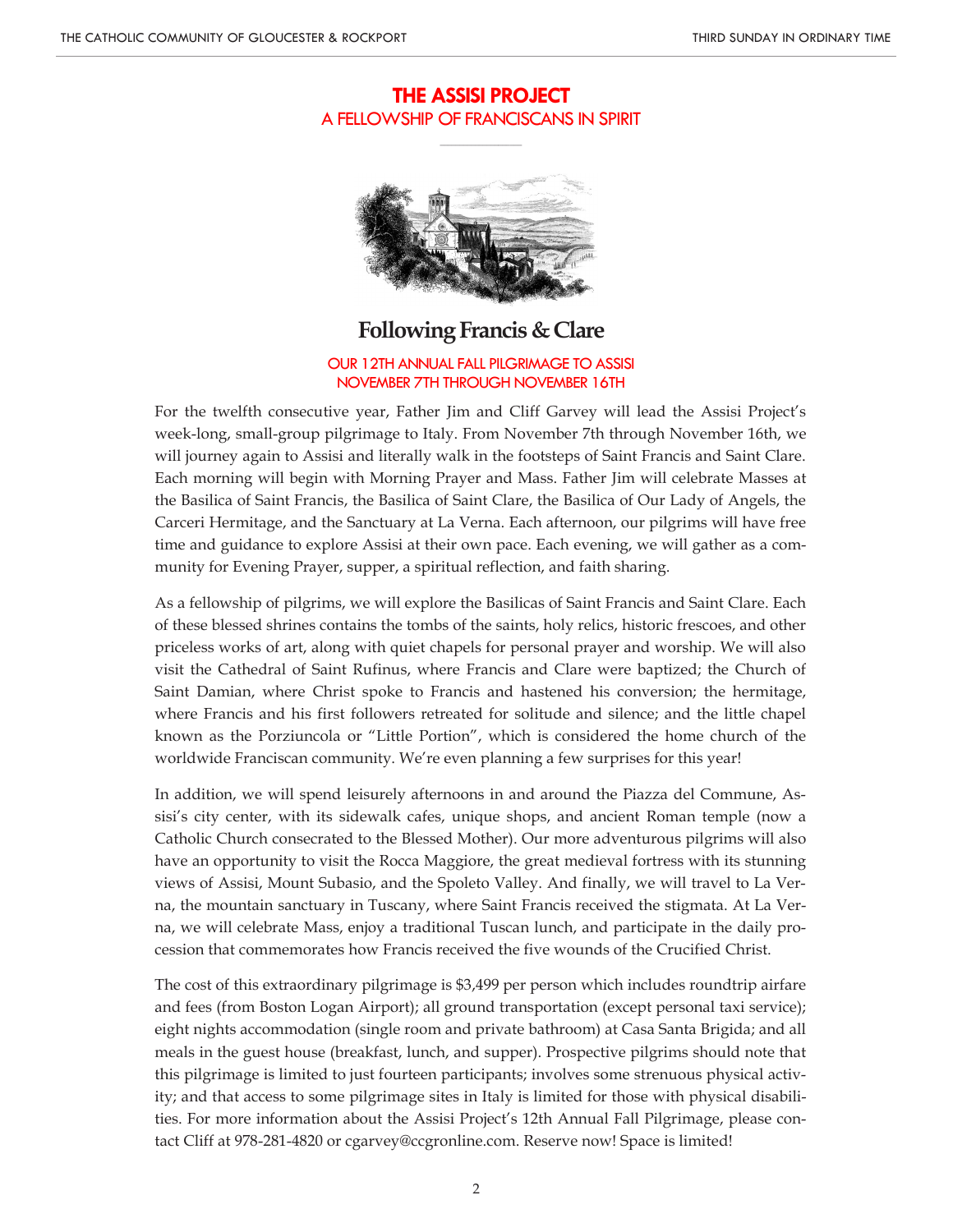# **OUR PASTOR'S MESSAGE** CELEBRATING THE SACRAMENT OF CONFIRMATION

**\_\_\_\_\_\_\_\_\_\_\_\_\_\_\_\_\_\_\_\_\_**

# **Advice for the Journey**

### BY FATHER JIM

This year, forty-six high school students from Holy Family Parish and Our Lady of Good Voyage Parish successfully completed the Catholic Community of Gloucester & Rockport's Confirmation Preparation Program. As we celebrate the Sacrament of Confirmation with our students, it is important to remember that Confirmation is not a form of graduation. Rather, it is meant to be the beginning of a mature person's lifelong spiritual journey and the starting point of their work as a faithful and faith-filled disciples of Jesus Christ.

As these young fellow parishioners receive the Sacrament of Confirmation, I am mindful of the life and example of Saint Angela Merici (1474—1540) whose feast day is celebrated on January 27th. Even though Angela Merici lived more than five centuries ago, she is still remembered as a devoted and effective advocate for women and children. As a teenager, she dedicated her life to prayer and service. She became a teacher and shared her deep faith with young girls in her hometown. Later in life, she founded a community of lay women that was dedicated to educating young wives and mothers.

Centuries later, Saint Angela Merici is remembered not because she was rich and powerful, but because she made the best use of the one life that she was blessed to live on this earth. Given that Saint Angela lived during a time when the rights of women were neither respected nor protected, it is perhaps most miraculous that she accomplished so much without ever asking for permission or support from church leaders. She simply saw a need; prayed about how her gifts and talents might address that need; invited other young women with similar interests to join her; and together, they went to work.

Shortly before her death, Saint Angela Merici wrote some instructions for those who would carry on her work with the young mothers and children who had come to rely on her. In an opening passage about the need for inspiration and vision, she wrote: "Do not be afraid of not always knowing or not being able to do what is needed...Do something. Get moving. Be confident. Take risks. Stick with it. Get down on your knees and pray. And then be ready for big surprises." I cannot imagine better advice for our children and grandchildren as they begin to take the next step along life's long and winding road.

My prayer for our newly confirmed fellow parishioners is that they will fully embrace the Gifts of the Holy Spirit; continue to grow in faith, hope, and love; continue to join our community in prayer, fellowship, and service; and come alive to live the Gospel, share God's love, and rebuild the Church. My prayer is that they will open their hearts and minds to Jesus and to what he asks of them during their lives. My prayer is they will follow the good advice of Saint Angela Merici. Do something. Get moving. Be confident. Take risks. Stick with it. Get down on your knees and pray. And then be ready for big surprises. May God bless them on their journey! May the Holy Spirit guide them! Come, Holy Spirit!

### **MORE NEWS & INFORMATION ONLINE!**

Join us ccgronline.com! Follow us on Twitter: @ccgronline!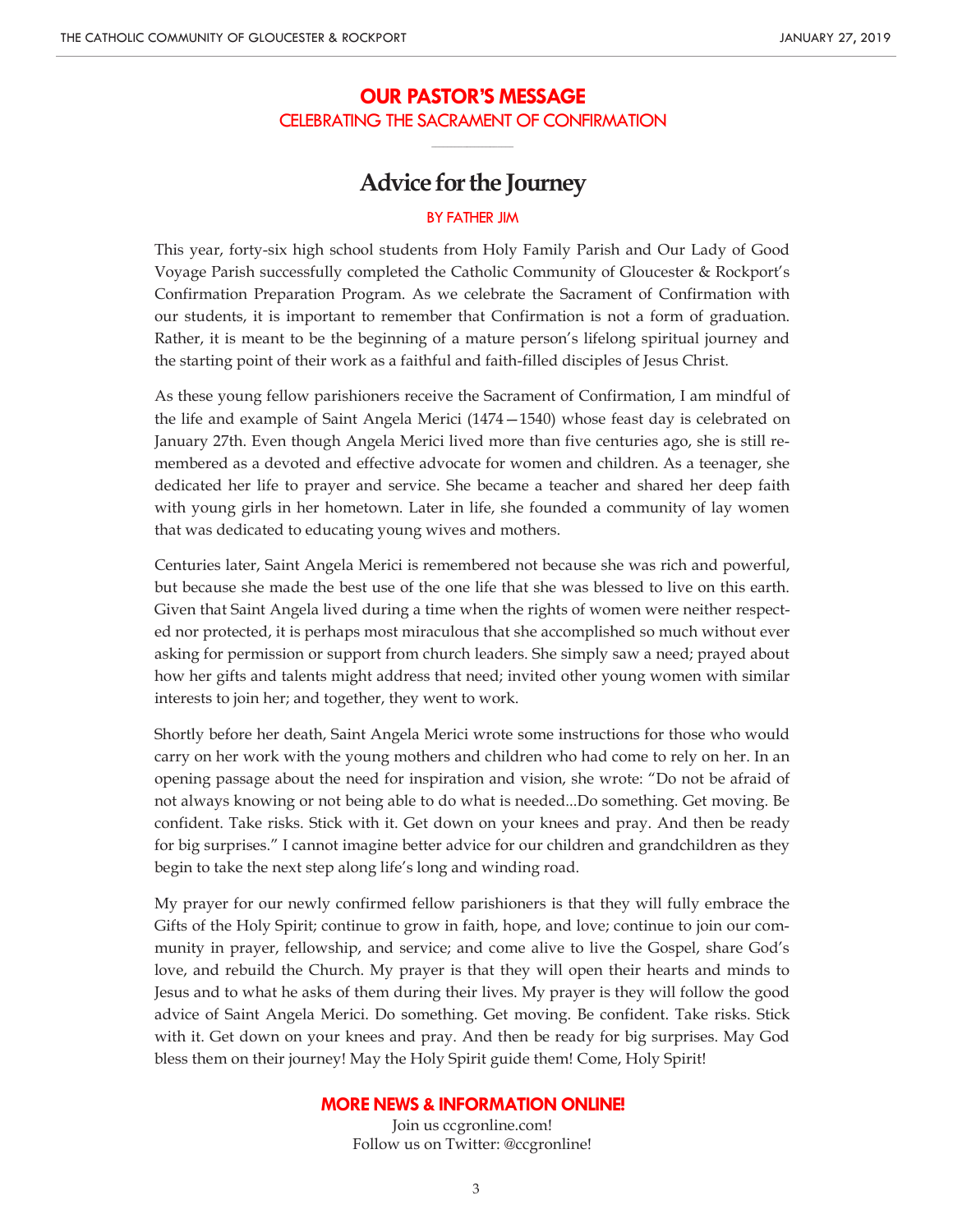#### **YOUTH FAITH FORMATION \_\_\_\_\_\_\_\_\_\_\_\_\_\_\_\_\_\_\_\_**

CATHOLIC KIDS CAMP **LEARNING TO PRAY** with the **CHILDREN OF FATIMA** BEGINS TUESDAY, FEBRUARY 19TH AT 8:00AM

The Catholic Community of Gloucester & Rockport is pleased to announce that all children (ages 5 through 11) are invited to participate in our next "Catholic Kids Camp: Learning to Pray with the Children of Fatima" from Tuesday, February 19th through Friday, February 22nd (8:00am until 12:00pm) in Our Lady of Good Voyage Church. During this exciting week of prayer, fun, and fellowship, the children will learn about the miraculous appearances of Our Lady of Fatima and the child-saints who spread her message with the whole world. Our strategy of learning features active and engaged participation in games, music, prayer, skits, and craft projects. Here's our schedule for the week:

> Day I: Tuesday, February 19th The Story of Fatima

Day II: Wednesday, February 20th Francisco, Prayer, and Sacrifice

Day III: Thursday, February 21st Jacinta and Praying for Peace

Day IV: Friday, February 22nd Lucia and Praying the Rosary

Each day of our Catholic Kids Camp will begin with Mass at 8:00am in Our Lady of Good Voyage Church. All parents, grandparents, and guardians are encouraged to join us! After Mass, Betsy Works and a team of volunteers will lead the children to Our Lady's School for a faith-filled and fun-filled morning of activities, learning, and good times with friends both old and new. Catholic Kids Camp is an exciting educational program that your children and grandchildren will love!

The tuition for this innovative youth faith formation program during the upcoming school vacation week is \$30 per child for those families that can afford it. Also, adults and older children (age 12 and up) are welcome to join us as volunteers and will be much appreciated! Registration forms are available at ccgronline.com/formation. For more information about youth faith formation in the Catholic Community of Gloucester & Rockport, please contact Betsy Works at bworks@ccgronline.com or 978- 281-4820. Please join us! All are invited! All are welcome!

#### **PRAYER, FELLOWSHIP, AND SERVICE \_\_\_\_\_\_\_\_\_\_\_\_\_\_\_\_\_\_\_\_**

# **SACRAMENT OF CONFIRMATION WELCOME BISHOP MARK O'CONNELL!**

On behalf of Holy Family Parish and Our Lady of Good Voyage Parish, a warm welcome is offered to the Very Reverend Mark O'Connell, Auxiliary Bishop for the North Region of the Archdiocese of Boston. Bishop Mark joins us this weekend at the 4:00pm Mass in Saint Ann Church for our first celebration of the Sacrament of Confirmation. Bishop Mark, we welcome you to the Catholic Community of Gloucester & Rockport! May God bless you and your ministry! — Father Jim

## **SPECIAL MESSAGE OF THANKS TO SOME VERY SPECIAL PEOPLE**

As the Catholic Community of Gloucester & Rockport celebrates the Sacrament of Confirmation this Saturday, January 26th and next Saturday, February 2nd, let us join together in a heartfelt prayer of thanksgiving for those who prepared our students to receive this important sacrament: Peter Brau, Jennifer Dort, Mary Duran, and Doug Greenfield. Let us also pray in thanksgiving for Betsy Works, Associate Minister for Youth Faith Formation. Taken together, their dedication and hard work ensure that all of our Candidates for Confirmation are ready to receive the Seven Gifts of the Holy Spirit! Thanks to all for a job well done! May God bless you! — Father Jim

# **FEAST OF SAINT BLAISE THE BLESSING OF THROATS Weekend of February 2nd & 3rd**

During the weekend of Saturday, February 2nd and Sunday, February 3rd, all parishioners, friends, and guests of the Catholic Community of Gloucester & Rockport are invited to join us in celebrating the Feast of Saint Blaise, Bishop & Martyr. Little is known about Saint Blaise except that he lived during the fourth century and served as Bishop of Silvas (Turkey). During the Roman persecutions of Christians, he was martyred for refusing to deny his faith in the Risen Christ.

Tradition holds that as Bishop Blaise was being arrested, a mother approached him with her young son who had a fish bone lodged in his throat. At Blaise's command, the child coughed up the bone and was healed. Since then, he has been venerated as the patron saint of those suffering from illnesses of the throat.

Here in the Catholic Community of Gloucester & Rockport, we will celebrate the traditional Blessing of Throats at all weekend Masses on Saturday, February 2nd and Sunday, February 3rd. Please join us! All are invited! All are welcome! Saint Blaise, pray for us!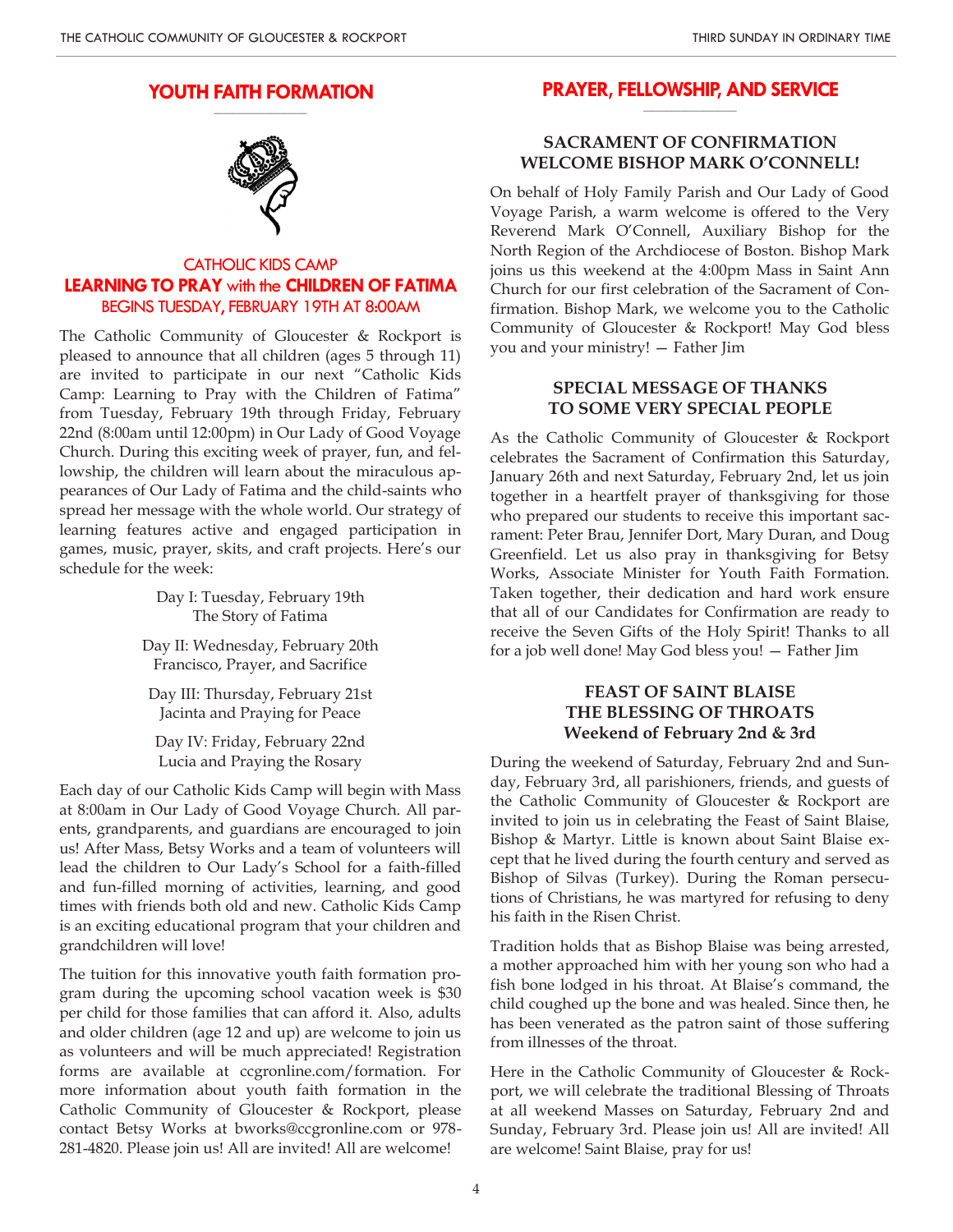#### **PRAYER, FELLOWSHIP, AND SERVICE \_\_\_\_\_\_\_\_\_\_\_\_\_\_\_\_\_\_\_\_**

# **OUR LADY OF GOOD VOYAGE PARISH OUR LADY'S GUILD Monday, February 4th at 6:30pm**

Since 1944, Our Lady's Guild has worked to build community among women of all ages through prayer, good works, and fundraising events. Our next meeting is scheduled for Monday, February 4th at 6:30pm in Our Lady's Hall. After our business meeting, we will hold a silent auction. All members are reminded to bring their food and auction donations.

All Guild members are also reminded that February is "Cakeless Cake Sale Month." Donations can be offered at the upcoming meeting or mailed to Jean Madruga. Andrea Bouchie and Linda Galvin will serve as cochairwomen of this month's meeting. For more information about Our Lady's Guild, please contact Beth Fosberry at jcbf33@yahoo.com or leave a message at 978-281- 4820. Please join us! New members are always welcome!

# **HOLY FAMILY PARISH HOLY FAMILY WOMEN'S GUILD Tuesday, February 5th at 6:30pm**

Established in 2005, the Holy Family Women's Guild brings together women of all ages and backgrounds in prayer, fellowship, and service to our parish and community. Throughout the year, the Women's Guild hosts many fundraising events and social gatherings, including seasonal bake sales (see below) and the Christmas Fair.

The next meeting is scheduled for Tuesday, February 5th at 6:30pm in Saint Ann Church Hall. Our special guest will be boat builder Doug Parsons who will help us learn about the heritage, culture, and folk life of the fisheries of Gloucester through preservation of the gil-net fishing vessel. In addition, we'll enjoy a delicious brownie delight for dessert! For more information, please contact Lydia Bertolino at 978-281-4279 or bertolino4@msn.com. Please join us! All are invited! All are welcome!

# **HOLY FAMILY WOMEN'S GUILD VALENTINE'S DAY BAKE SALE Weekend of February 9th & February 10th**

The Holy Family Women's Guild will hold a Valentine's Day Bake Sale during the weekend of Saturday, February 9th and Sunday, February 10th. After all weekend Masses, the Women's Guild will sell biscotti, cakes, candy, and Italian cookies. Here's your chance to buy something sweet for someone you love and support Holy Family Parish at the same time! For more information, please contact Lydia Bertolino at 978-281-4279 or bertolino4@msn.com. Thank you for your generous support!

#### **ADULT FAITH FORMATION \_\_\_\_\_\_\_\_\_\_\_\_\_\_\_\_\_\_\_\_**



# WINTER DAY OF PRAYER & REFLECTION **PRAYER & HEALING** with the **CHILDREN OF FATIMA** SATURDAY, FEBRUARY 23RD· BEGINS AT 8:00AM

Francisco Marto (1908-1919) and Jacinto Marto (1910- 1920), brother and sister, and their cousin, Lucia dos Santos (1907-2005), were children from a small village near Fatima in Portugal, who were blessed to give witness to several apparitions of the Blessed Virgin Mary under the title of Our Lady of Fatima. Much is known and much is often misunderstood about the apparitions and their meaning. But we can learn a great deal from these children, especially Francisco and Jacinto, about life, love, prayer, and healing.

In commemoration of the Feast of Saints Francisco Marto and Jacinto Marto (February 20th), all are invited to join Father Jim and Cliff Garvey for a "Winter Day of Prayer & Reflection: Prayer and Healing with the Children of Fatima" on Saturday, February 23rd in Our Lady of Good Voyage Church. During this special four-hour morning retreat, we will explore the different but complimentary spiritual lives of the Children of Fatima We will also consider what these young saints can teach us about coping with illnesses of mind, body, and spirit.

Our day of prayer and reflection will proceed according to the following schedule: Celebration of Mass at 8:00am; First Reflection & Faith Sharing at 9:00am; Eucharistic Adoration & Rosary at 10:00am; Second Reflection & Faith Sharing at 11:00am; Angelus & Closing Prayers at 12:00pm. After our program, all are invited to join us for a delicious potluck lunch in the parish hall.

Throughout the morning, there will be scheduled breaks and time for faith sharing, fellowship, and questions. Coffee, tea, bottled water, and refreshments will be available throughout the morning. During Mass, a collection will be taken up in support of our adult and youth faith formation programs. If you would like to participate in this special event, please contact Cliff Garvey at 978-281-4820 or cgarvey@ccgronline.com. Please join us! Bring a friend! All are invited! All are welcome!

Note: Please mark your calendar for our upcoming Spring Day of Prayer & Reflection on Saturday, May 4th and our Fall Day of Prayer & Reflection on Saturday, October 5th. Both of these special programs will begin with Mass at 8:00am. Save the dates! All are welcome!